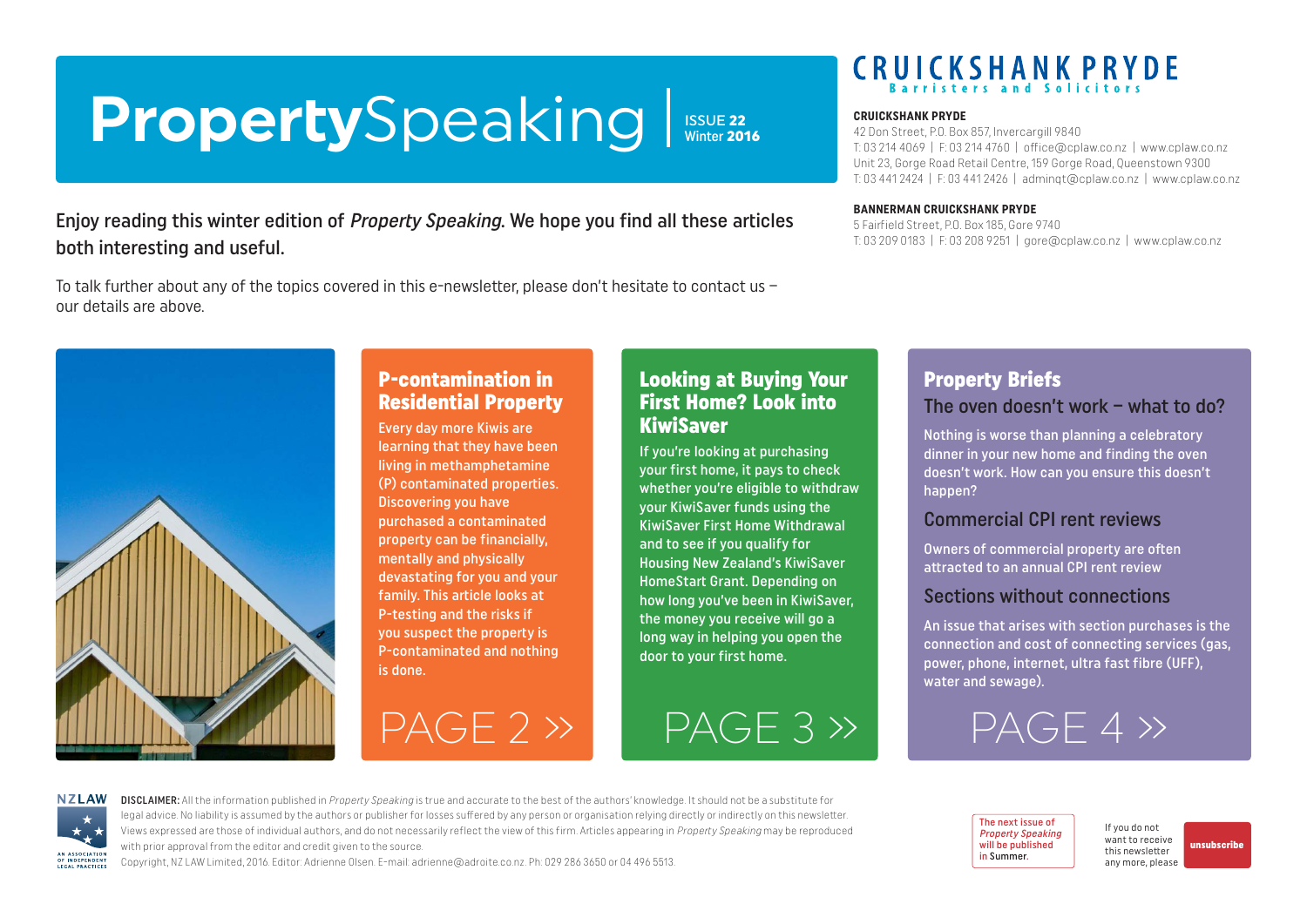<span id="page-1-0"></span>

return to [front page](#page-0-0)

## P-contamination in Residential Property

Every day more Kiwis are learning that they have been living in methamphetamine (P)-contaminated properties. Discovering you have purchased a contaminated property can be financially, mentally and physically devastating for you and your family. This article looks at P-testing and the risks if you suspect the property is P-contaminated and nothing is done.

When purchasing a property there is a lot you should consider. Purchasers are usually advised to include a builder's report, Land Information Memorandum (LIM), obtaining finance and insurance on the agreement's standard conditions. Many purchasers overlook the possible need for P-testing when buying a property. Since 2002 the use of P has skyrocketed, and it's not wise to presume that properties in well-respected areas are safe. P-users come from many different walks of life.

Properties where P has been produced or regularly used are exposed to numerous chemicals which are absorbed by different surfaces and structural features. P-contamination within properties is rarely visible and it can cost huge sums to decontaminate.

The health risks associated with living in a contaminated property should not be taken lightly. Inhaling chemicals such as concentrated acid, mercury and lead can cause cancer, kidney failure, neurological damage and birth defects for unborn children.

## Testing for P-contamination

Due to the increase in P use there are now many companies that specialise in P-testing for residential properties. Most companies can be found by a simple Google search. The property will be visited and samples taken from non-porous surfaces, such as bench tops and metal structures. If the property tests positive (over a certain threshold) it will be recommended the property be decontaminated.

Test prices range from about \$150 to \$700 depending on the size of the property and its location. This fee seems a good investment

when you compare it with a potential decontamination bill of up to \$20,000.

In certain situations, some properties are past the point of decontamination and require demolishing. It's important to note that decontamination cannot be done yourself, a professional must be contracted to carry out the work correctly. Specific guidelines for contamination are currently being developed. Some local authorities now note on the LIM that a property has received a positive test for the drug until it has been decontaminated. This could seriously devalue your property.

Furthermore, when selling your property the standard agreement states the vendor has no knowledge of notices from any local authority, tenant or any other party concerning any requests to remedy any issues. If at any stage you are made aware of contamination you would be obliged to inform any prospective purchaser, otherwise there could be a significant loss of value to your property.

#### Investment properties

It has become very common for people to buy investment properties. However, many of these purchasers don't take the necessary

steps to ensure their tenants are safe from possible P-contamination.

As a landlord you have legal obligations to your tenants. Any landlord who lets a contaminated property is in breach of the Residential Tenancies Act 1986, the Building Act 2004 and the Health Act 1956 and can face severe consequences. A handful of cases concerning P-contaminated rentals have occurred over the years. One recent case concerned a family that rented a contaminated home in Tuakau<sup>1</sup>. The Tenancy Tribunal ordered that the landlord refund rent payments to the family and also reimburse them for the costs incurred with dumping their contaminated personal belongings. As a result of this case, landlords now have an obligation to test for P before letting any property.

Purchasing a property is a long-term investment and corners should not be cut. If you don't test for P you are potentially risking the health of your loved ones along with a possible decontamination fee of up to \$20,000. You should seriously consider that a P-test be carried out by a qualified person as a further condition in your agreement.

<sup>1</sup> Visagie v Harper Property Management 15/06955/MK 16 March 2016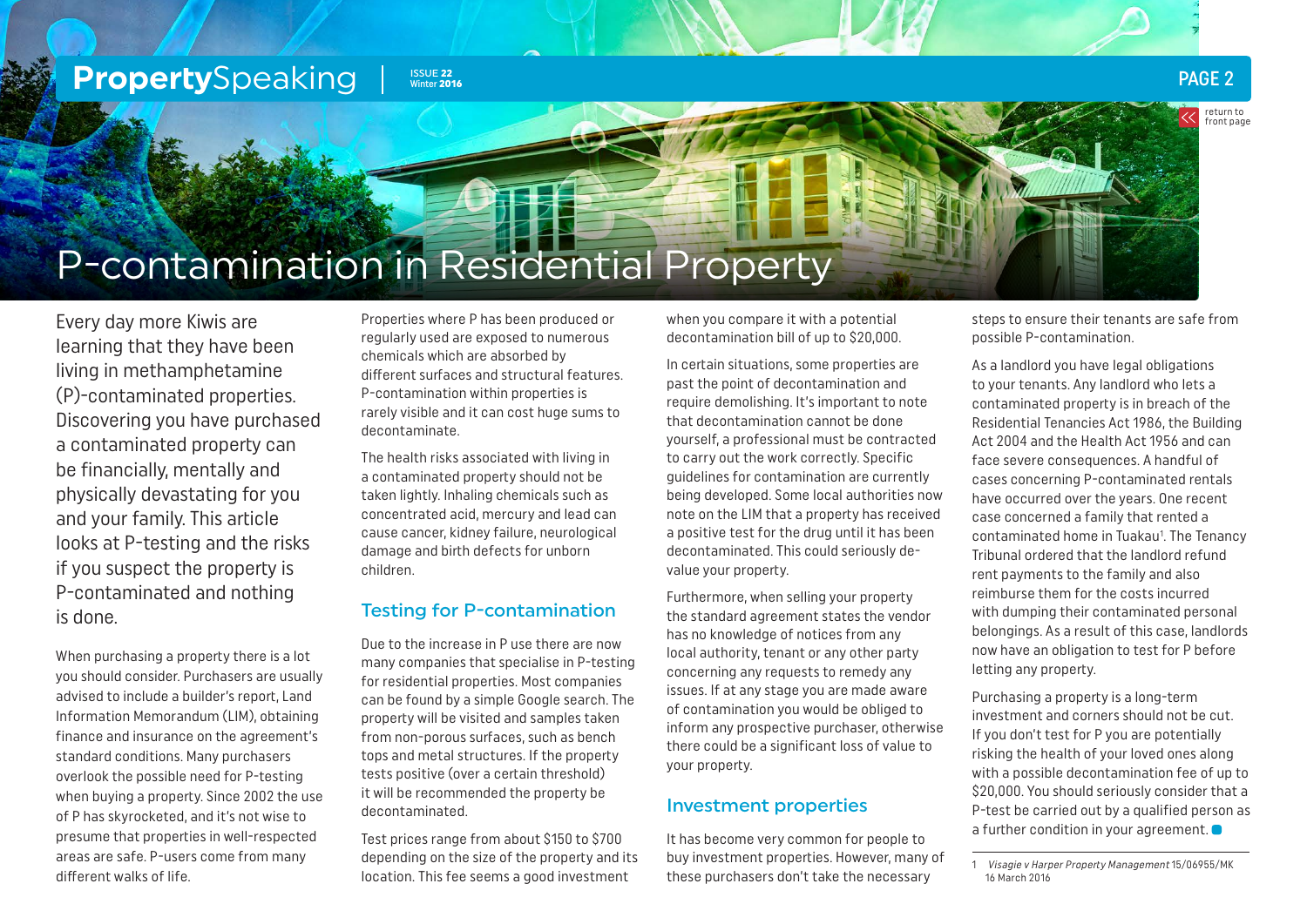#### <span id="page-2-0"></span>**Property**Speaking ISSUE 22 Winter 2016

## Looking at Buying Your First Home? Look into KiwiSaver



If you're looking at buying your first home, it pays to check whether you're eligible to withdraw your KiwiSaver funds using the KiwiSaver First Home Withdrawal and to see if you qualify for Housing New Zealand's KiwiSaver HomeStart Grant. Depending on how long you've been in KiwiSaver, the money you receive will go a long way in helping you open the door to your first home.

### KiwiSaver First Home **Withdrawal**

If you've been a member of a KiwiSaver fund for three years, you've never owned a

home before and the property will be used as your principal place of residence, then you may be eligible to withdraw your KiwiSaver savings (except for the \$1,000 government kick-start) through the **[KiwiSaver First Home](http://www.kiwisaver.govt.nz/new/benefits/home-withdrawl/)  [Withdrawal](http://www.kiwisaver.govt.nz/new/benefits/home-withdrawl/)** scheme to put towards the purchase of the property.

### Housing New Zealand KiwiSaver HomeStart Grant

The **[HomeStart Grant](http://www.hnzc.co.nz/ways-we-can-help-you-to-own-a-home/kiwisaver-homestart-grant-and-savings-withdrawal/kiwisaver-homestart-grant/)** is different from the KiwiSaver First Home Withdrawal scheme; the grant money comes from Housing New Zealand – it does not come out of your personal KiwiSaver account. The HomeStart Grant is an initiative designed to help first homebuyers. If you have been regularly contributing towards your KiwiSaver scheme for at least three years, you may be eligible for a grant of money of up to \$10,000 per person to put towards the purchase of your first home. If you are buying the property with another person (or other people), each of you may qualify for the grant.

### How much can you get?

The amount of the HomeStart Grant that you may be eligible for will depend on whether the home being purchased is a new or existing home. If the home has received its Code Compliance Certificate within the last six months, or is a property that has been bought off the plans, or you are buying

land to build a new home, then you may be entitled to a HomeStart Grant of up to \$10,000. For purchases of older properties, you may be eligible for up to \$5,000.

Up to three KiwiSaver members may apply for a HomeStart Grant to purchase a home jointly. The maximum amount that may be granted for a single property is \$20,000 for a new home, and \$10,000 for an older home (regardless of how many people are purchasing the property together).

## The criteria

As well as having contributed to a KiwiSaver fund for at least three years, there are other eligibility criteria that must be met. If you are purchasing the first home by yourself, your household income must be below \$80,000 before tax, and it must be below \$120,000 before tax for joint purchasers. You also cannot have owned your own property before. In certain circumstances, however, you may still be eligible if you have previously owned a home – you will just need to receive dispensation from Housing New Zealand.

The value of the home is also important. To qualify for the grant, the value of the home (or section and fixed build cost) must be under \$550,000 for Auckland City, and below \$450,000 for Christchurch City, Hamilton City, Hutt City, Upper Hutt, Kapiti Coast, Porirua City, Queenstown Lakes District, Selwyn District, Nelson, Tasman, Tauranga

City, Thames, Coromandel, Waimakariri, Wellington City and Western Bay of Plenty. For the rest of New Zealand the purchase price needs to be under \$350,000.

The final condition of the KiwiSaver HomeStart Grant is that you need to live in the purchased home for a minimum of six months from the settlement date. If you don't comply with this condition, you may have to repay the grant, along with interest.

## What else?

If your ability to purchase the property relies on you receiving your KiwiSaver and/ or the HomeStart Grant, you must make the agreement subject to finance and allow sufficient time to make the applications. Housing New Zealand needs at least four weeks from receiving an application through to paying out the HomeStart Grant, so contact us as soon as possible to start the process. Negotiating that no 'cash clause' is inserted into the agreement will ensure no one can take the property out from under you while you're waiting to get confirmation of your eligibility.

Do contact your KiwiSaver provider to check your eligibility and entitlement before you start looking at potential purchases. As well, apply for 'pre-approval' for the HomeStart Grant online to see how much you qualify to receive. This will assist in setting your maximum price range, as well as speeding up the process once you've found a property.  $\bullet$ 

return to [front page](#page-0-0)

PAGE 3